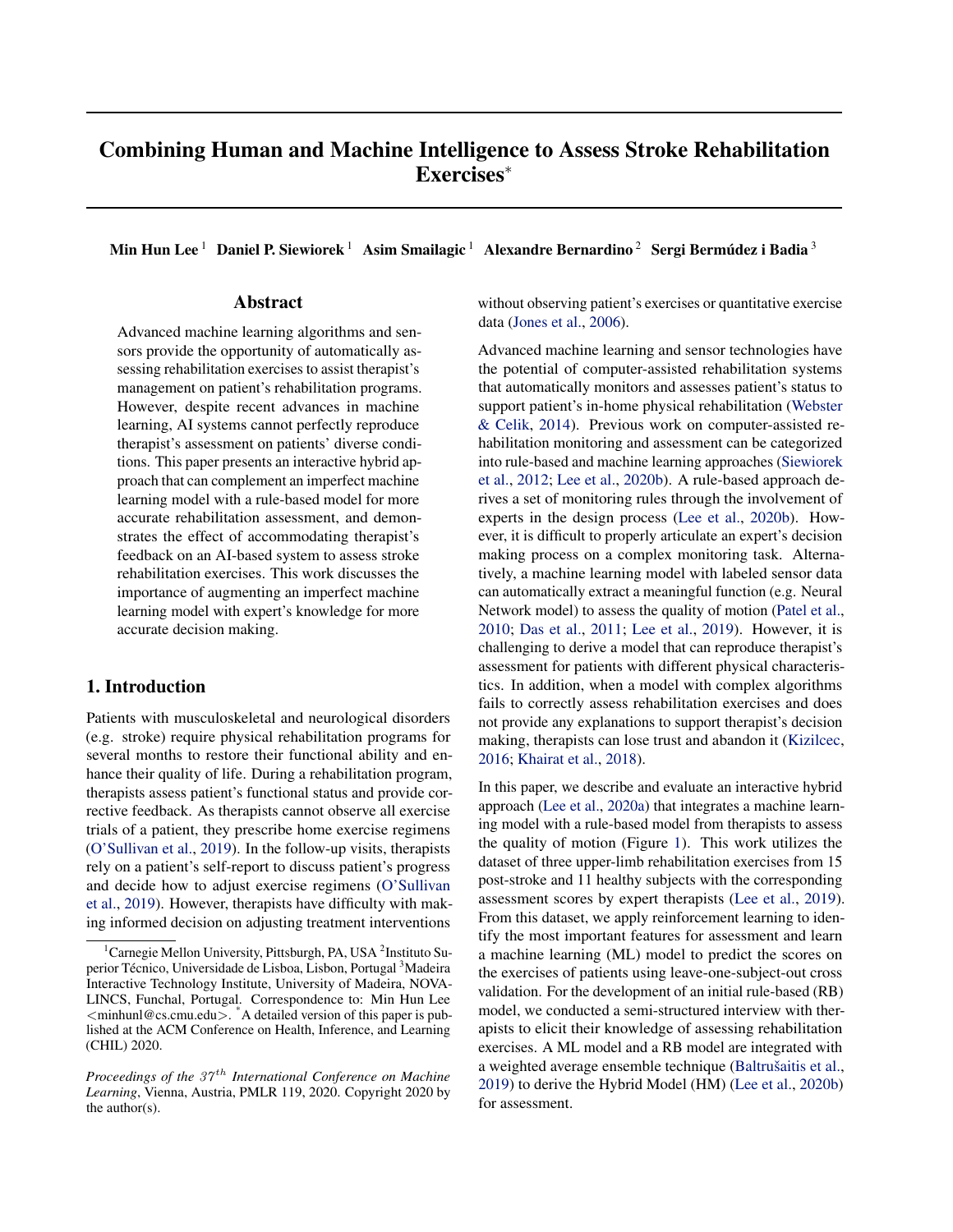<span id="page-1-0"></span>

Figure 1. Flow diagram of an interactive hybrid approach for rehabilitation assessment that combines machine learning (ML) models with a rule-based (RB) model. ML models automatically select features and predict the quality of motion to generate a patientspecific analysis. A therapist can review this analysis and provide feedback on feature relevance to tune a model for personalized rehabilitation assessment

Once a new patient performs the exercise with patient's unaffected and affected side, the visualization interface of our approach (Figure [2\)](#page-2-0) shows a patient-specific analysis: the predicted quality of motion on three performance components (i.e. *'Range of Motion'*, *'Smoothness'*, *'Compensation'*) and the comparison between unaffected and affected sides on the most important kinematic features [\(Lee et al.,](#page-8-0) [2020c\)](#page-8-0). Therapists can review this analysis to better understand patient's performance and provide feedback on feature relevance to tune a model for personalized rehabilitation assessment.

After implementing our approach, we performed a user study with therapists to evaluate our approach and explore the effect of accommodating therapist's feedback for personalized rehabilitation assessment. Our experimental results demonstrate that our approach can iteratively elicit and accomodate therapist's feature-based feedback to significantly improve its performance of replicating therapist's assessment from 0.8377 to 0.9116 average F1-scores on three exercises  $(p < 0.01)$  [\(Lee et al.,](#page-8-0) [2020a\)](#page-8-0).

Although prior work demonstrated the feasibility of monitoring and assessing rehabilitation exercises [\(Webster &](#page-8-0) [Celik,](#page-8-0) [2014\)](#page-8-0), there is a lack of evaluations on how such imperfect technologies can be utilized by therapists. This paper contributes to increase knowledge on an interactive machine learning approach that can accommodate therapist's feedback for more accurate rehabilitation assessment.

## 2. Stroke Rehabilitation as a Test Domain

Stroke is the second leading cause of death and third most common contributor to disability [\(Feigin et al.,](#page-7-0) [2017\)](#page-7-0). Thus, we selected stroke rehabilitation as a probe domain. We

had iterative discussion with three therapists ( $\mu = 6.33$ ,  $\sigma = 2.05$  years of experience in stroke rehabilitation) to specify the designs of our study on stroke rehabilitation: exercises and performance components for assessment [\(Lee](#page-8-0) [et al.,](#page-8-0) [2020c\)](#page-8-0).

#### 2.1. Three Task-Oriented Upper Limb Exercises

This paper utilizes three upper-limb stroke rehabilitation exercises recommended by therapists [\(Lee et al.,](#page-8-0) [2020c\)](#page-8-0). For Exercise 1, a subject has to raise subject's wrist to the mouth as if drinking water. For Exercise 2, a subject has to pretend touching a light switch on the wall. For Exercise 3, a subject has to practice the usage of a cane by extending subject's elbow in the seated position.

#### 2.2. Performance Components

After reviewing commonly used stroke assessment tools (i.e. the Fugl Meyer Assessment [\(Sanford et al.,](#page-8-0) [1993\)](#page-8-0) and the Wolf Motor Function Test [\(Taub et al.,](#page-8-0) [2011\)](#page-8-0)) and having iterative discussion with therapists, we specified three common performance components to assess the quality of motion: *'Range of Motion (ROM)'*, *'Smoothness'*, and *'Compensation'*. For binary labels, we refer a correct/normal performance component to  $Y = 1$ , and an incorrect/abnormal performance component to  $Y = 0$ .

The *'ROM'* component describes how closely a patient performs a task-oriented exercise. The *'Smoothness'* component indicates the degree of trembling and irregular movement of joints while performing an exercise. The *'Compensation'* component checks whether a patient performs any compensated movements to achieve a target movement. For instance, a patient might elevate his/her shoulder to raise the affected hand [\(Lee et al.,](#page-8-0) [2020c\)](#page-8-0).

#### 2.3. Kinematic Features

This work represents an exercise motion with sequential joint coordinates from a Kinect v2 sensor (Microsoft, Redmond, USA) and extracts various kinematic features [\(Lee](#page-8-0) [et al.,](#page-8-0) [2019\)](#page-8-0).

For the *'ROM'* component, we compute joint angles (e.g. elbow flexion, shoulder flexion, elbow extension), and normalized relative trajectory (i.e. Euclidean distance between two joints - head and wrist, head and elbow). For the *'Smoothness'* component, we compute various speed related features: the speed, acceleration, jerk, zero crossing ratio of acceleration and jerk, and Mean Arrest Period Ratio (the portion of the frames when speed exceeds  $10\%$  of the maximum speed) [\(Lee et al.,](#page-8-0) [2019\)](#page-8-0). As we have upper-limb exercises, we computed these speed related features on wrist and elbow joints. For the *'Compensation'* component, we compute joint angles (i.e. the elevated angle of a shoulder, the tilted angle of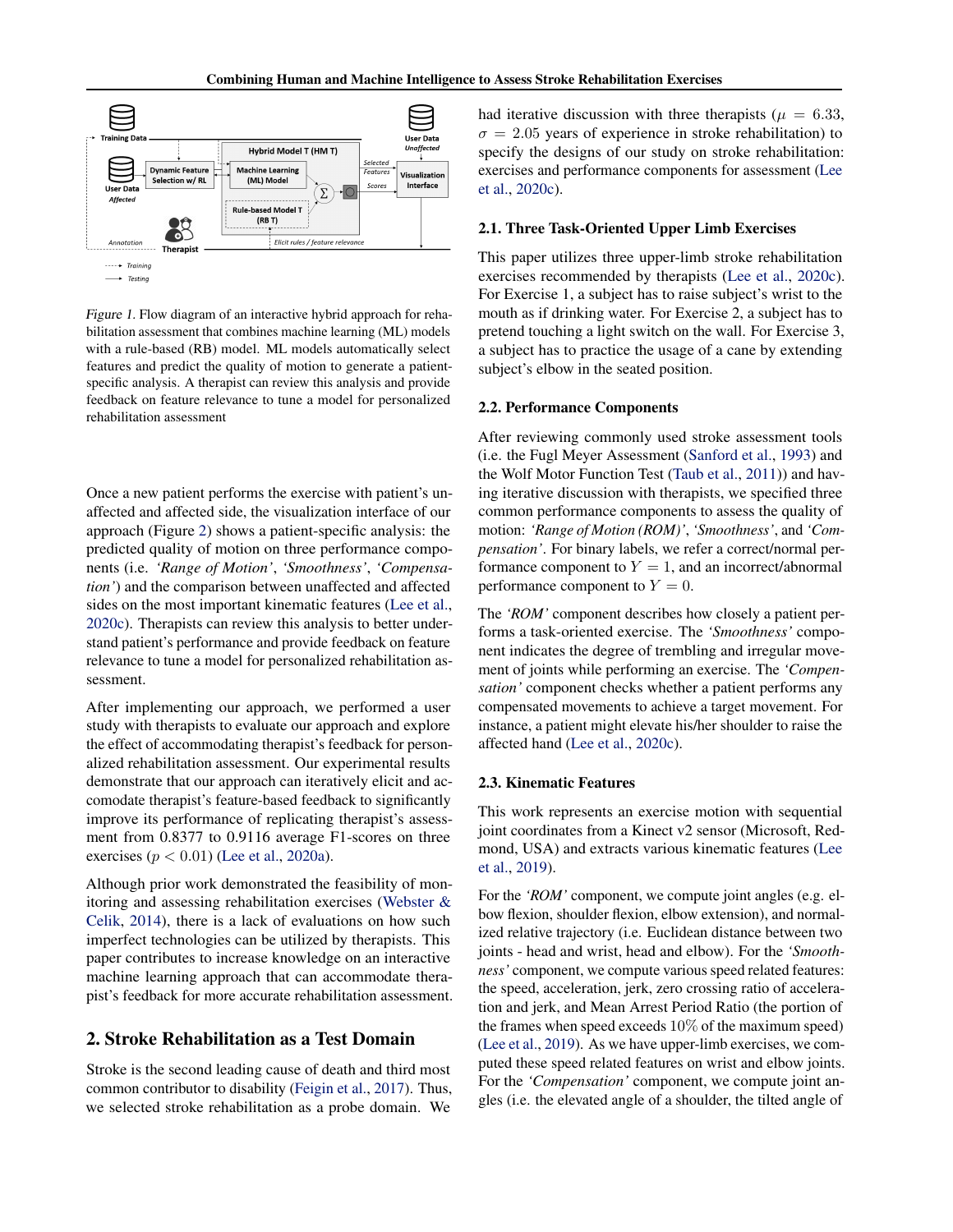<span id="page-2-0"></span>

Figure 2. The visualization interface of the proposed system that presents (a) the video of patient's exercise motions and the predicted quality of motion with (b) overall feature analysis with three most important features, (c) detailed feature analysis with a specified threshold value of the feature for assessment, and (d) trajectory trends between unaffected and affected side.

head, spine, and shoulder abduction) and normalized trajectories (the distance between joint positions of head, spine, shoulder joints in x, y, z axis from the initial to the current frames) to distinguish a compensated movement.

Before extracting features, we apply a moving average filter with the window size of five frames to reduce noise of acquiring joint positions from a Kinect sensor similar to [\(Lee et al.,](#page-8-0) [2019\)](#page-8-0). For each exercise motion, we compute a feature matrix ( $\mathbf{F} \in R^{t \times d}$ ) with t frame and d features, and statistics (i.e. max, min, range, average, and standard deviation) over all frames of the exercise to summarize a motion into a feature vector ( $X \in R^{5d}$ ).

## 3. Interactive Hybrid Approach

Machine learning approaches make great progress in various fields that can afford a large dataset (e.g. speech recognition [\(Amodei et al.,](#page-7-0) [2016\)](#page-7-0) and autonomous vehicles [\(Xu et al.,](#page-8-0) [2017\)](#page-8-0)). However, the healthcare domain often involves a small dataset, which makes the application of automated approaches difficult or even impossible [\(Holzinger,](#page-7-0) [2016\)](#page-7-0). Interactive machine learning approach seems to be a promising approach while making use of human cognitive abilities [\(Fails & Olsen Jr,](#page-7-0) [2003;](#page-7-0) [Kulesza et al.,](#page-8-0) [2015\)](#page-8-0).

This paper presents an interactive hybrid approach (Figure [1\)](#page-1-0), which aims at integrating the benefits of a machine learning (ML) model and a rule-based (RB) model from therapist's feedback [\(Lee et al.,](#page-8-0) [2020a\)](#page-8-0). This approach can automatically identify the most salient features to predict the quality of motion and generate a patient-specific analysis that compares those identified features of patient's affected and unaffected motions. This patient-specific analysis can assist therapists to gain new insights on patient's exercise motions and elicit their domain knowledge on feature relevance. Utilizing elicited feature relevance, our approach can iteratively update a rule-based (RB) model for personalized rehabilitation assessment. In the following subsections, we describe the components of our approach: dynamic feature selection using reinforcement learning, a ML model, a RB model, Hybrid Model (HM), and visualization interface.

### 3.1. Feature Selection

Kinematic feature analysis is an important source for therapists to quantitatively and objectively understand patient's performance [\(Wu et al.,](#page-8-0) [2000\)](#page-8-0). Yet, simply presenting all features can overwhelm therapists and limit therapist's ability to gain insights on patient's performance. As therapists have limited availability to administrate multiple patients, therapists should minimize the amount of time on analyzing kinematic features while accurately diagnosing patient's status. Thus, we aim at automatically identifying salient features of assessment to learn a sparse machine learning (ML) model and generate an interpretable and succinct patientspecific report.

The classical approaches of feature selection (e.g. filter, wrapper, embedded methods) [\(Tang et al.,](#page-8-0) [2014\)](#page-8-0) find a fixed feature set to the entire training dataset for all patients. In contrast, this paper applies a Markov Decision Process (MDP) [\(Janisch et al.,](#page-7-0) [2019\)](#page-7-0) to find the optimal feature set for each patient's motions. As each patient has different physical and functional status, we hypothesize and demonstrate that feature selection with MDP can perform better than a classical feature selection approach for personalized rehabilitation assessment [\(Lee et al.,](#page-8-0) [2020a\)](#page-8-0).

#### 3.1.1. PROBLEM DEFINITION

We formulate this problem of feature selection as Markov Decision Process (MDP), where each episode is to classify an instance and the environment is the power set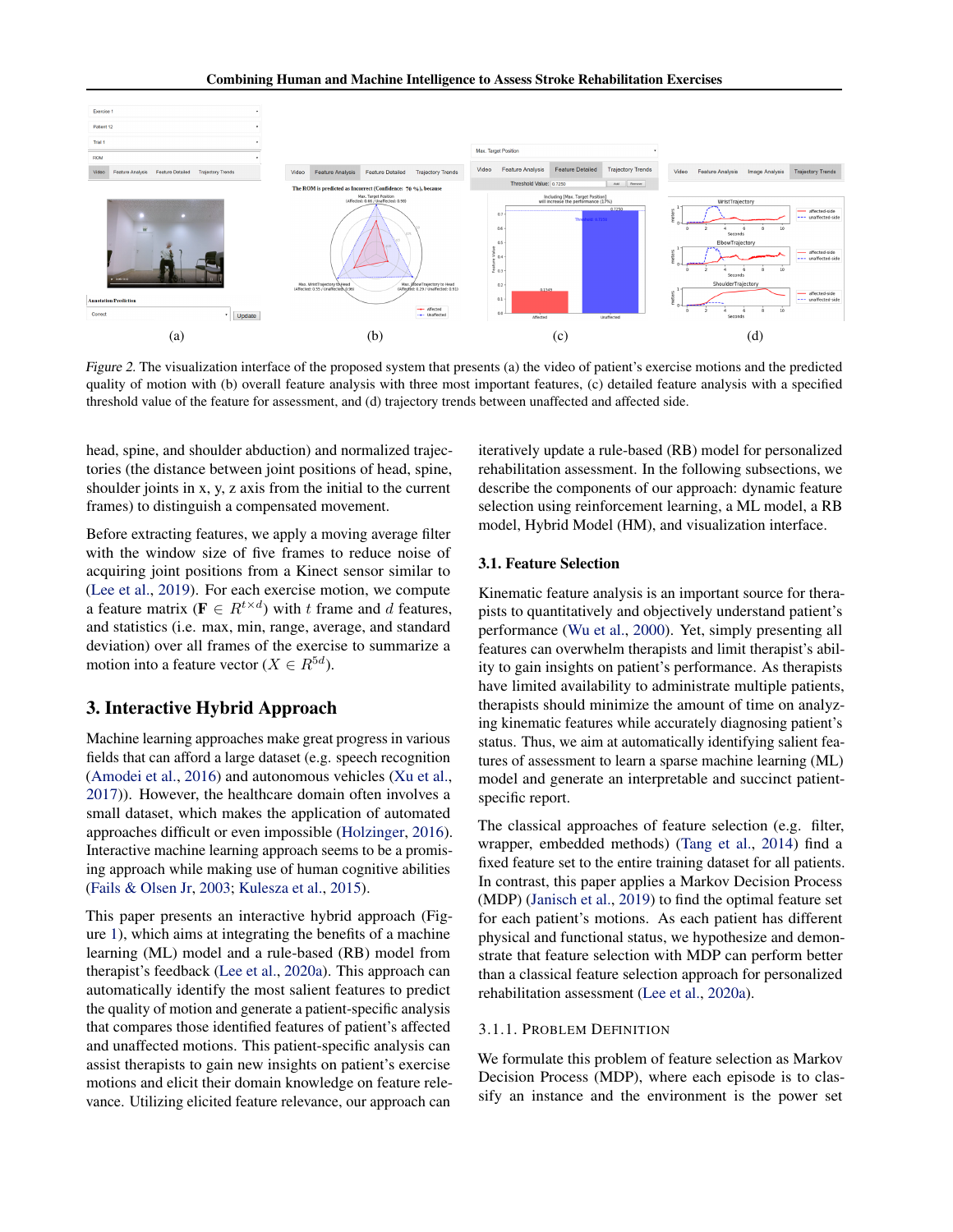of the feature space. An agent sequentially determines whether to query an additional feature or classify a sample while receiving a negative reward for recruiting a feature or mis-classification. To solve this problem, we apply Deep Q-network with Double Q-learning [\(Mnih et al.,](#page-8-0) [2015;](#page-8-0) [Van Hasselt et al.,](#page-8-0) [2016\)](#page-8-0).

We mathematically describe the Markov Decision Process (MDP) with similar notations of [\(Dulac-Arnold et al.,](#page-7-0) [2011;](#page-7-0) [Janisch et al.,](#page-7-0) [2019\)](#page-7-0) as follows:

Let  $(X, Y) \in \mathcal{D} = \mathcal{X} \times \mathcal{Y}$  be a sample from a dataset. x indicates a vector of feature values, where  $x_i$  is the value of a feature  $f_i \in \mathcal{F} = \{f_1, ..., f_n\}$ , *n* is the number of features, and Y is the class label. Let  $\bar{\mathcal{F}}$  be the set of currently recruited features and the function  $c : \mathcal{F} \to \mathbb{R}^{\leq 0}$  be the cost of adding a feature in  $\mathcal{F}$ .

- State Space (S): Let state be  $s = (x, y, \overline{\mathcal{F}}) \in \mathcal{S}$  and an observation of the agent, recruited features without the label be  $s' = \{ (x_i, f_i) \mid \forall f_i \in \bar{\mathcal{F}} \}.$
- Action Space: Let  $\mathcal{A} = \mathcal{A}_f \cup \mathcal{A}_c$  denote the action set. The agent can take either the action of selecting a feature  $A_f = \mathcal{F}$ , which is limited to features that are not selected, or the action of classifying an instance  $A_f = Y$ to terminate an episode.
- Reward: Let the reward function be defined as

$$
r(s, a) = r((x, y, \bar{\mathcal{F}}), a) = \begin{cases} c(f_i) & \text{if } a = f_i \in \mathcal{A}_f \\ -1 & \text{if } a \neq y \in \mathcal{A}_c \\ 0 & \text{if } a = y \in \mathcal{A}_c \end{cases}
$$

We apply the uniform cost of selecting a feature:  $\forall f_i, c(f_i) = -\lambda$ , where  $\lambda = 0.01$ . The agent receives a reward of -1 for incorrect classification and a reward of 0 for correct classification.

• Transition: Let the transition function be  $p(s, a) = \begin{cases} (x, y, \mathcal{F} \cup a) & \text{if } a \in \mathcal{A}_f \\ \pi \, \alpha & \text{if } a \end{cases}$ TS if  $a \in A_c$ ,

where  $TS$  is the terminal state after outputting the classification and revealing the true label.

#### 3.1.2. IMPLEMENTATION DETAILS

We utilize *'PyTorch'* libraries [\(Paszke et al.,](#page-8-0) [2017\)](#page-8-0) to implement a neural network with parameters  $\theta$  ( $Q_{\theta}$ ) for deep Qlearning [\(Mnih et al.,](#page-8-0) [2015\)](#page-8-0). The input layer of the network consists of feature and binary mask vectors [\(Janisch et al.,](#page-7-0) [2019\)](#page-7-0). This masking input vector is to indicate whether a feature is recruited or not. Specifically, we let  $m \in \{0, 1\}^n$ be an n-dimensional vector for an environment of  $n$  features, where  $m_i = 1$  if the agent has queried feature i thus far in the episode and 0 otherwise. The target network is also used for a machine learning (ML) model. The architectures

and parameters of the Neural Networks are described in the Table [2.](#page-7-0)

For training, we take a batch of transitions that are empirically experienced by the agent with a greedy policy  $\pi_{\theta}(s)$  =  $\argmax_a Q_\theta(s, a)$ , and apply *RMSProp* optimizer to minimize the following loss function:

$$
l(\theta) = \mathbb{E}_{s,a}[(r(s, a, s') + \gamma \max_{a' \in \mathcal{A}} Q_{\theta}(s', a') - Q_{\theta}(s, a))^2]
$$
 (1)

where  $r(s, a, s')$  indicates the received reward and  $\gamma$  indicates the discounted factor. We clip a gradient if a gradient norm exceeds 1.0 [\(Janisch et al.,](#page-7-0) [2019\)](#page-7-0) and update the target network after each step. Instead of directly updating the weight of the target network, we apply soft target updates [\(Lillicrap et al.,](#page-8-0) [2015\)](#page-8-0):  $\theta' \leftarrow \rho \theta + (1 - \rho) \theta'$ , where  $\theta \le 1$ .  $\rho$  denotes this soft target update factor and is specified as 0.1. This soft target updates can improve the stability of learning parameters of target networks. As the application of soft target updates may lead to slow learning, we apply an experience replay [\(Mnih et al.,](#page-8-0) [2015\)](#page-8-0) for sampling efficiency. Specifically, the environment with randomly drawn samples is simulated and the transition data is recorded to the experience replay buffer. As the environment is episodic with a short length, we choose a value 1.0 for the discount factor  $\gamma$ . In addition, we apply the  $\epsilon$ -greedy policy to control the exploration. Specifically, we linearly decrease the  $\epsilon$  value from the  $\epsilon_{start}(0.5)$  to the  $\epsilon_{end}(0.05)$  with a step value,  $\epsilon_{step}(0.02)$ .

#### 3.2. Machine Learning (ML) Model

A machine learning (ML) model utilizes a supervised learning algorithm and training data from all patients except a patient for testing to predict the quality of motion or compute a score of being correct on a performance component,  $P_{ML} = P(Y = 1|X)$ . We utilize a Neural Network (NN) due to its outpeformance as shown in [\(Lee et al.,](#page-8-0) [2019\)](#page-8-0). The parameters of NNs are gridsearched over various architectures (i.e. one to three layers with 32, 64, 128, 256, 512 hidden units) and different initial learning rates (i.e. 0.0001, 0.005, 0.001, 0.01, 0.1) to have highest leave-one-subject-out cross-validation performance. NN models applies the *'ReLu'* activation functions and *'AdamOptimizer'* and are trained until the tolerance of optimization is 0.0001 or the maximum 200 iterations.

#### 3.3. Rule-based (RB) Model

A rule-based (RB) model utilizes the set of feature-based rules from therapists to estimate the quality of a motion [\(Lee et al.,](#page-8-0) [2020b\)](#page-8-0). For the initial development of a rulebased model, we conducted a semi-structured interview with two therapists to elicit their knowledge of assessing stroke rehabilitation exercises. The expert knowledge of therapists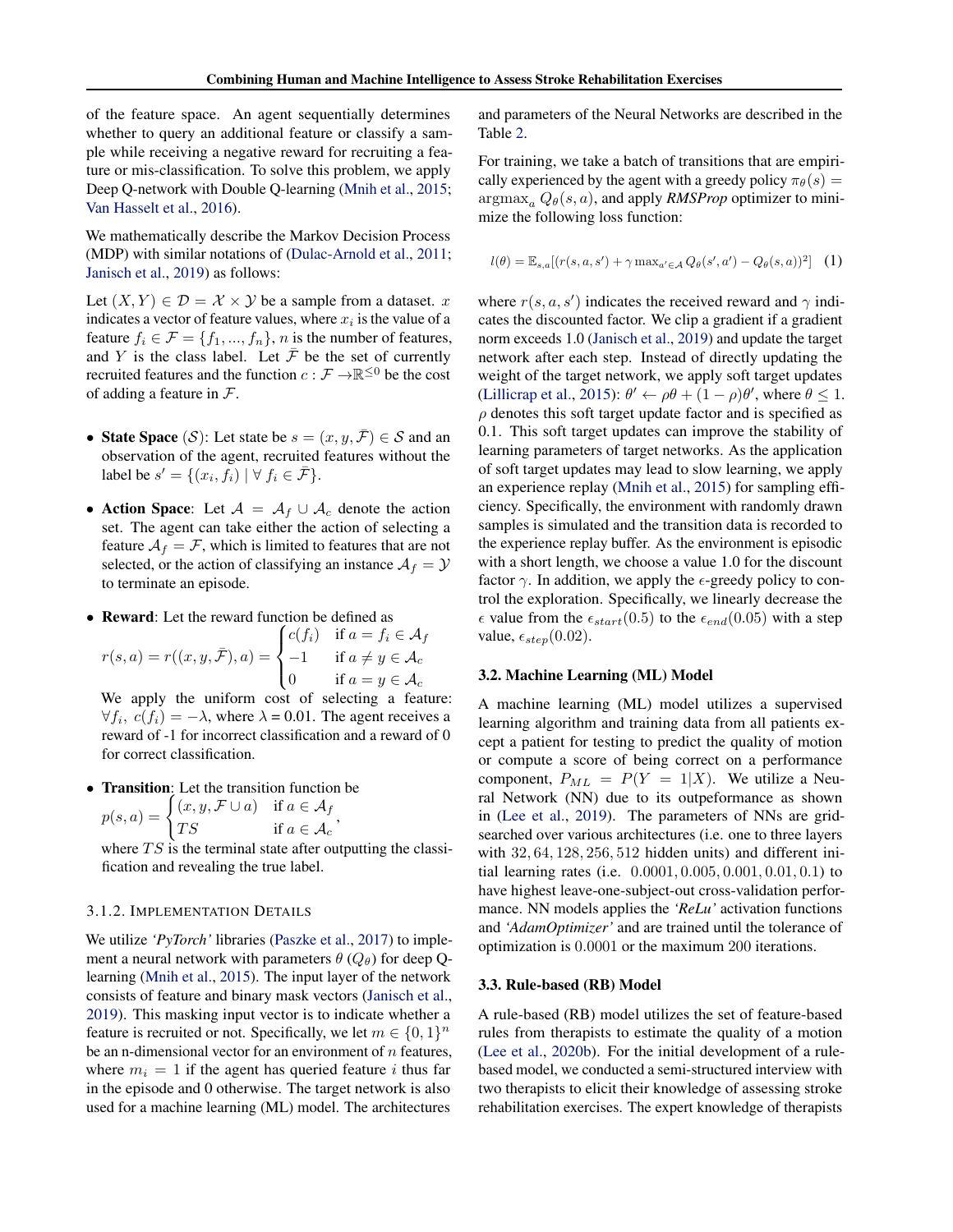is formalized as 15 independent *if-then* rules. For example, the rule of the *'ROM'* for Exercise 1 is specified as follows:

$$
\hat{Y} = \begin{cases}\n1 & \text{if } p^{max}(wr, c_y) >= p^{max}(spsh, c_y) \\
0 & \text{else}\n\end{cases}
$$
\n(2)

where  $p(j, c)$  indicates a joint position with a joint j (e.g. wrist  $(wr)$  and spine shoulder, the top of spine,  $(spsh)$  and the coordinate of a joint, c in the set  $C \in \{c_x, c_y, c_z\}.$  $\hat{Y}$  denotes the predicted label on a performance component. This rule compares the maximum position of wrist joint,  $p^{max}(wr, c_y)$  with that of spine shoulder joint,  $p^{max}(spsh, c_y)$  in the y-coordinate to roughly estimate whether a patient achieves the target position of Exercise 1.

The score of being correct on each performance component using a rule-based (RB) model can be computed using the following equation [\(Lee et al.,](#page-8-0) [2020a\)](#page-8-0):

$$
P_{RB^T} = \frac{1}{|\mathbb{R}^T|} \sum_{r \in R^T} \min(\frac{f_r}{\tau_r}, 1)
$$
 (3)

where  $f_r$  indicates the feature value of a rule r from a trial (e.g.  $p^{max}(wr, c_y)$  for the example above),  $\tau_r$  describes the threshold value of a rule r (e.g.  $p^{max}(sh, c_y)$  for the example above).  $\mathbb{R}^T$  describes the set of rules considered relevant by the therapists with T number of interactions. min function is applied so that this equation assigns a value of 1 if the feature value of a rule exceeds the threshold of that rule. Otherwise, the equation normalizes the feature value of a rule with the threshold of a rule to compute the score of being correct.

Furthermore, a rule-based (RB) model can be iteratively updated with the elicited expert's feedback on salient features. Given the identified salient features, our approach can generate a user-specific feature analysis between patient's unaffected and affected movements as shown in Figure [2.](#page-2-0) For the example of Figure [2,](#page-2-0) a user-specfic analysis describes that *'Incorrect'* ROM is predicted due to smaller maximum target position (affected: 0.66, unaffected: 0.98), maximum wrist trajectory to head (affected: 0.55 / unaffected: 0.96), and maximum elbow trajectory to head (affected: 0.29 / unaffected: 0.91). After reviewing a user-specific feature analysis, therapists can indicate whether presented features should be included or excluded [\(Kulesza et al.,](#page-8-0) [2015\)](#page-8-0) for assessment. When including a feature, therapists have an option of either utilizing the feature value of the unaffected side or specifying a value for the threshold value  $(\tau_r)$  of a feature-based rule.

#### 3.4. Hybrid Model

A hybrid model (HM) applies a weighted average, ensemble technique (Baltrušaitis et al., [2019\)](#page-7-0) to integrate two perspectives on assessment: a machine learning (ML) model and a rule-based (RB) model from therapists [\(Lee et al.,](#page-8-0) [2020b\)](#page-8-0).

For the classification of the quality of motion, a hybrid model (HM) computes the weighted average of prediction scores from two models, in which the contribution of each model is weighted by the performance of a model (i.e. the F1-score of each model in the range of  $[0, 1]$ ). Specifically, we compute the prediction score of HM,  $P_{HMT}$  as follows:

$$
P_{H M^T} = \frac{\rho_{ml}}{\rho_{ml} + \rho_{rb}r} P_{ML} + \frac{\rho_{rb}r}{\rho_{ml} + \rho_{rb}r} P_{RB^T}
$$
 (4)

where T indicates the number of interaction/feedback from therapists,  $P_{ML}$  and  $P_{RBT}$  indicate the scores of a machine learning (ML) model and a rule-based (RB) model at the T iteration respectively, and  $\rho_{ml}$  and  $\rho_{rbT}$  describe the F1scores of ML and RB models at T-th interactions.

#### 3.5. Visualization Interface

Based on the prior work that describes the needs of therapists during stroke rehabilitation assessment [\(Lee et al.,](#page-8-0) [2020c\)](#page-8-0) and the guidelines of Human Artificial Intelligence (AI) interaction [\(Kulesza et al.,](#page-8-0) [2015;](#page-8-0) [Amershi et al.,](#page-7-0) [2019\)](#page-7-0), we implemented the web-based visualization that presents the predicted quality of performance components (e.g. *'Range of Motion', 'Smoothness', 'Compensation'*) as well as an explanation on the prediction of a model, a user-specific analysis that contains feature analysis, detailed feature values, and trajectory trends (Figure [2\)](#page-2-0).

According to the focus-group discussions with therapists, they desire quantitative feature analysis for more accurate assessment instead of repetitively watching a video of patient's exercise motions and solely relying on their own knowledge and experience [\(Lee et al.,](#page-8-0) [2020c\)](#page-8-0). To present *"contextually relevant information"* [\(Amershi et al.,](#page-7-0) [2019\)](#page-7-0) for the assessment, this interface presents a video of patient's exercise motion along with a patient-specific analysis that includes predicted quality of motion, feature analysis (Figure [2b](#page-2-0) and [2c\)](#page-2-0), and trajectory trends (Figure [2d\)](#page-2-0).

To *"make clear how well the system can do"* [\(Amershi et al.,](#page-7-0) [2019\)](#page-7-0), the performance of a system is also included when presenting the predicted quality of performance components (Figure [2b](#page-2-0) and [2c\)](#page-2-0).

As therapists utilize patient's unaffected motion as normality to assess patient's performance [\(Lee et al.,](#page-8-0) [2020c\)](#page-8-0), this interface follows this current practice, *"social norms"* [\(Amershi](#page-7-0) [et al.,](#page-7-0) [2019\)](#page-7-0), and includes the comparison between the affected and unaffected side to present salient features (Figure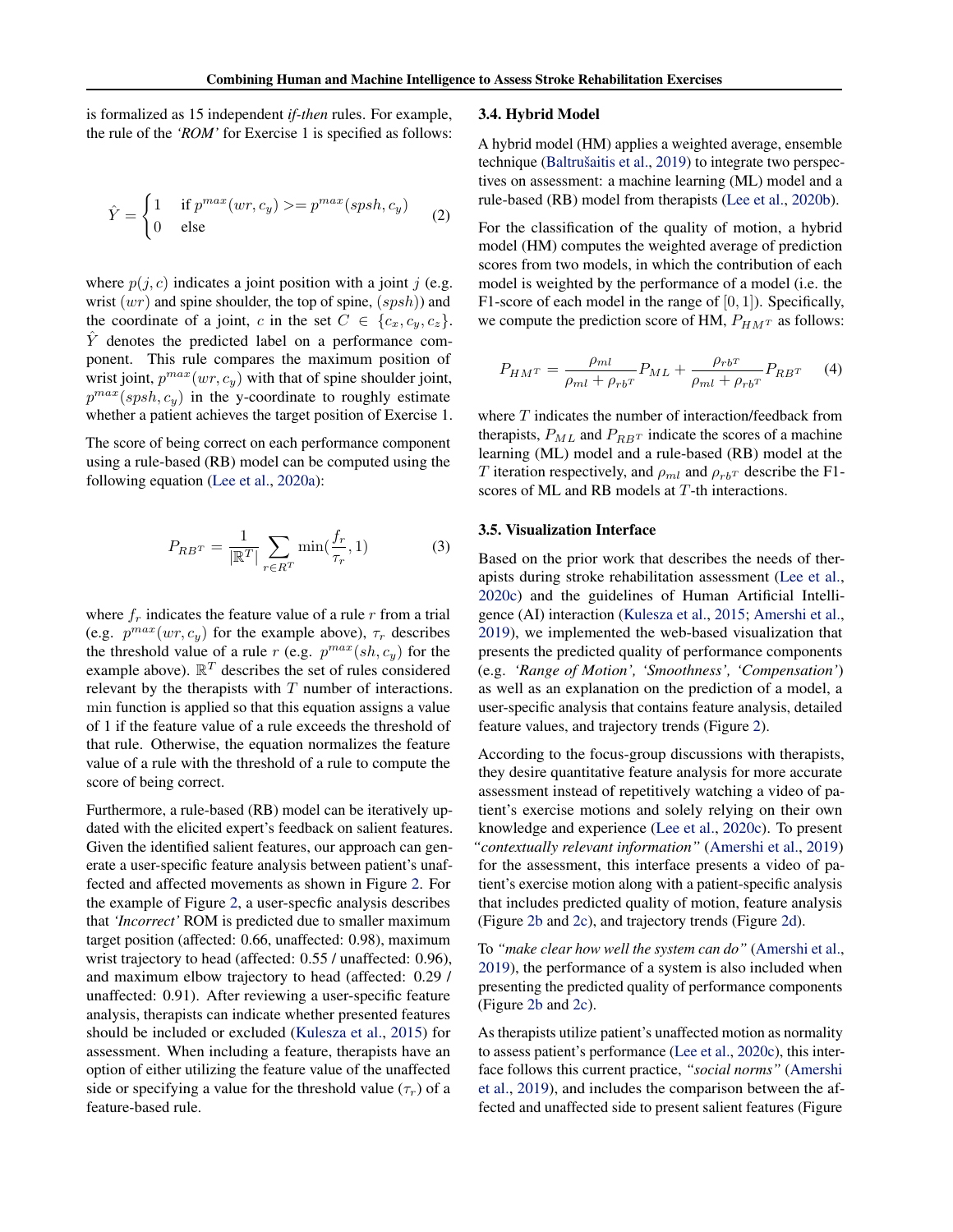[2b\)](#page-2-0) and trajectory trends of three major joints (e.g. shoulder, elbow, and wrist) for upper-limb exercises (Figure [2d\)](#page-2-0).

To *"avoid overwhelming"* [\(Kulesza et al.,](#page-8-0) [2015\)](#page-8-0) therapists, this interface presents only three salient features for each performance component with the highest information gain. A radar chart is utilized to effectively present multivariate data [\(Saary,](#page-8-0) [2008\)](#page-8-0).

In addition, our interface supports to *"honor user feedback"* (e.g. feature-based feedback) [\(Kulesza et al.,](#page-8-0) [2015\)](#page-8-0). A feature-based feedback indicates the relevance of an identified feature for the assessment or the specification of a threshold value to generate a feature-based rule for personalized rehabilitation assessment. We present the changes in the performance of a model to support therapist's decision making (e.g. *"Including Max. Target Position will increase the performance (17%)"* in Figure [2c\)](#page-2-0).

# 4. Experiments

## 4.1. Dataset of Three Upper-Limb Exercises

The dataset of three exercises is collected from 15 poststroke and 11 healthy subjects using a Kinect v2 sensor [\(Lee et al.,](#page-8-0) [2019\)](#page-8-0). During the data collection, a sensor was located at the height of 0.72m above the floor and 2.5m away from a subject and recorded trajectory of joints and video frames at 30 Hz. The starting and ending frames of exercise movements were manually annotated.

Fifteen post-stroke patients (13 males and 2 females) participated in two sessions for data collection. During the first session, a therapist evaluated post-stroke patient's functional ability using a clinically validated tool, the Fugl Meyer Assessment (FMA) (maximum score 66 points) [\(Sanford](#page-8-0) [et al.,](#page-8-0) [1993\)](#page-8-0). 15 stroke survivors had diverse functional abilities from mild to severe impairment  $(37 \pm 21 \text{ Fugl})$ Meyer Scores). During the second session, a stroke patient performed 10 repetitions of each exercise with both affected and unaffected sides. Eleven healthy subjects (10 males and 1 female) performed 15 repetitions with their dominant arms for each exercise.

We divide the collected data into *'Training'* and *'User'* data. *'Training Data'* (Figure [1\)](#page-1-0) is composed of 165 unaffected motions from 11 healthy and 140 affected motions from 14 post-stroke subjects to train a feature selection model and a machine learning (ML) model.

*'User Data'* (Figure [1\)](#page-1-0) includes each stroke survivor's unaffected and affected motions. Both unaffected and affected motions of a testing post-stroke subject are excluded to train machine learning (ML) models. Using testing subject's affected motions, our approach dynamically selects subject-specific features and predicts the quality of motion on performance components. Both unaffected and affected

motions of a testing subject are utilized to generate a patientspecific analysis of the visualization interface (Figure [2\)](#page-2-0).

Two therapists annotated the dataset to implement our approach and compute the baseline agreement level of therapists. They individually watched the recorded videos of patient's exercise movements (Figure [2a\)](#page-2-0) and annotated the performance components of exercise motion dataset without analysis of our system (Figure [2d,](#page-2-0) [2c,](#page-2-0) [2d\)](#page-2-0). For implementation, we utilize the annotation of a therapist, who evaluated the functional ability of patients with Fugl Meyer Assessment, as ground truth. The annotation of the other therapist is compared with the ground truth annotation to compute therapist's agreement on F1-scores (TPA in Table [1\)](#page-6-0).

#### 4.2. Study with Therapists

To evaluate the feasibility of our interactive hybrid approach, we recruited five therapists with  $\mu = 4.00$ ,  $\sigma = 1.67$  years of experience in stroke rehabilitation and analyzed the effect of therapist's feedback on the system performance to predict rehabilitation assessment.

After signing the IRB approved consent form, each therapist was instructed on the task of providing feature-based feedback with dummy data. Specifically, feature-based feedback includes the following three options: 1) include or 2) remove a selected feature for assessment, or 3) updating the threshold value of a selected feature for assessment. For the task, each therapist was asked to provide feature-based feedback to make the predicted quality of motion from the interface as accurate as possible during a 30 minutes session. We assigned non-overlapping, three patients for each therapist to generate feature-based feedback on all post-stroke survivors in our dataset.

# 5. Results

## 5.1. Implementation

We apply Leave-One-Subject-Out (LOSO) cross validation on post-stroke patients to evaluate the implementation of our approach. A model is trained with data from all subjects except one post-stroke survivors and is tested with affected motions of the left-out post-stroke survivor. This process is repeated fifteen times to evaluate all post-stroke subjects' affected motions. To generate patient-specific analysis, heldout unaffected and affected motions of the left-out poststroke survivor are utilized. For the performance metric, we utilize a F1-score.

Table [1](#page-6-0) summarizes the performance of our approach, which measures the agreement with therapist's assessment using average F1-scores on the three exercises. The parameters of NNs (i.e. hidden layers/units and learning rate) that achieve the best F1-score during leave-one-subject-out cross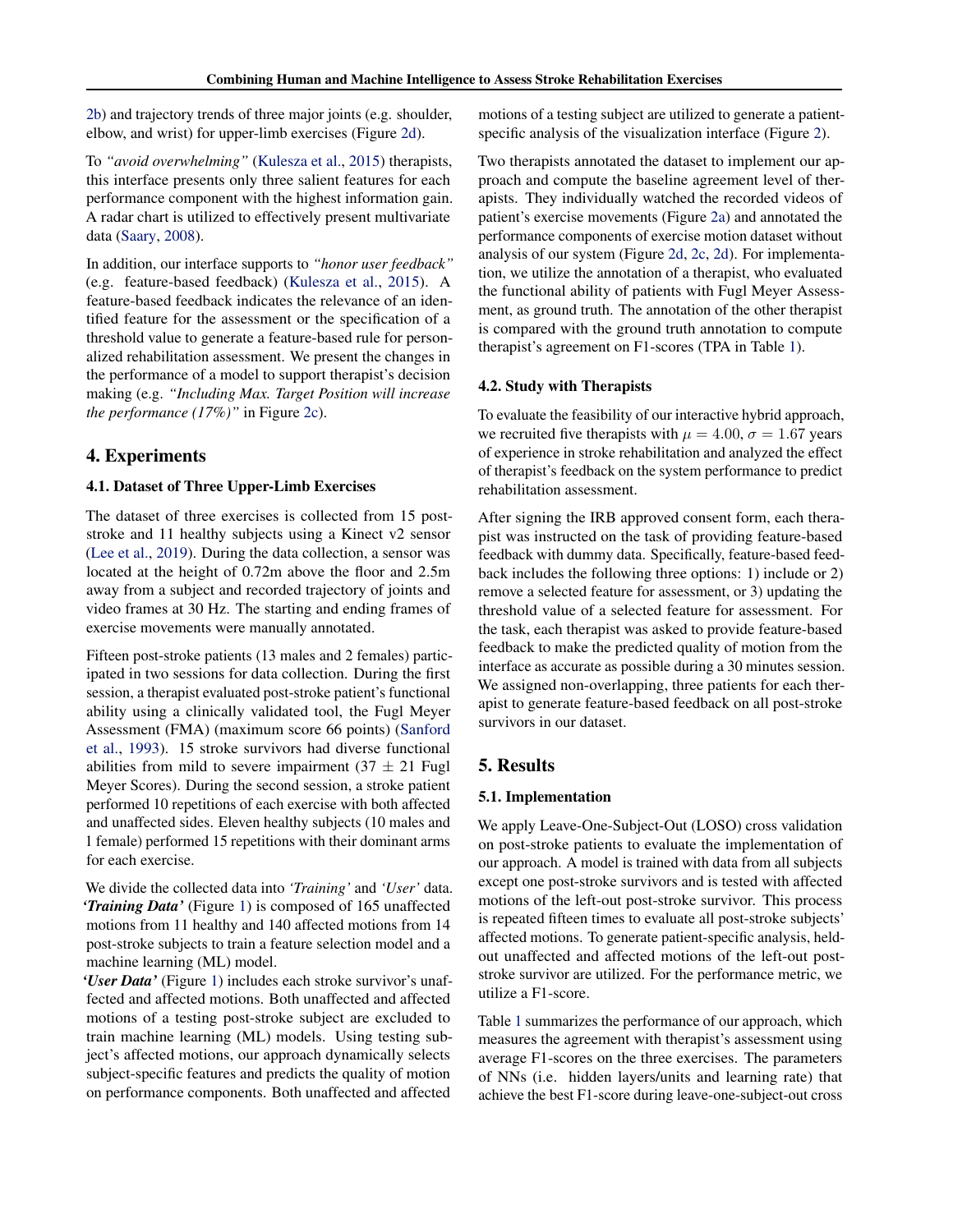<span id="page-6-0"></span>Table 1. Performance (F1-scores) of machine learning (ML) models, rule-based (RB) models, and hybrid models (HMs), and therapist's agreement (TPA). \*\*\* indicates that HM 10 performs significantly better than the compared method using paired t-tests at 99% significance level.

|               | Exercise 1 (E1)   | Exercise 2 (E2)   | Exercise 3 (E3)   | Overall             |
|---------------|-------------------|-------------------|-------------------|---------------------|
| $MI - RI$ *** | $0.8331 + 0.0059$ | $0.7973 + 0.0867$ | $0.8053 + 0.0496$ | $0.8119 + 0.0526$   |
| $MI - RFE***$ | $0.6742 + 0.0715$ | $0.7628 + 0.1708$ | $0.6415 + 0.0806$ | $0.6928 \pm 0.1147$ |
| $MI - NN***$  | $0.8632 + 0.0816$ | $0.8388 + 0.0518$ | $0.7818 + 0.0096$ | $0.8279 \pm 0.0605$ |
| RB 1***       | $0.6148 + 0.1702$ | $0.6932 + 0.1630$ | $0.4384 + 0.1569$ | $0.5821 + 0.1066$   |
| $RB$ 10***    | $0.7787 + 0.1315$ | $0.7607 + 0.0872$ | $0.7533 + 0.0079$ | $0.7642 + 0.0106$   |
| HM 1***       | $0.8684 + 0.0576$ | $0.8159 + 0.1195$ | $0.8073 + 0.0620$ | $0.8305 + 0.0270$   |
| <b>HM 10</b>  | $0.9329 + 0.0266$ | $0.9218 + 0.0539$ | $0.8802 + 0.0453$ | $0.9116 + 0.0226$   |
| $TPA***$      | $0.8120 + 0.1458$ | $0.7790 + 0.1324$ | $0.7654 + 0.1382$ | $0.7854 + 0.0195$   |
|               |                   |                   |                   |                     |

validation are summarized in the Table [2.](#page-7-0)

Machine learning (ML) models include the neural network trained for feature selection using reinforcement learning (ML - RL), feature selection using Recursive Feature Elimination (ML - RFE), and a neural network trained with the full set of features (ML - NN). In addition, we present the performance of the initial rule-based model (RB 1) from interviews with therapists and that of the fine-tuned rule-based model (RB 10) after accommodating therapist's featurebased feedback. For hybrid models (HMs), we also described the performance of the HM 1 that combines ML-RL with RB 1 and that of the HM 10 that combines ML-RL with RB 10.

For feature selection, our approach has 0.11 higher average F1-score ( $p < 0.01$  using a paired t-test over 3 exercises and 3 performance components) than a model with the Recursive Feature Elimination (RFE) approach [\(Guyon et al.,](#page-7-0) [2002\)](#page-7-0), one of classical feature selection methods, and is expected to perform better to generate patient-specific analysis for therapists.

Although a machine learning model with reinforcement learning-based feature selection (ML-RL) has slightly lower performance than a machine learning model with neural networks (ML-NN), ML-RL still achieves a decent agreement level with therapist's assessment: 0.8119 average F1-scores over three exercises. In contrast, the initial rule-based model (RB 1) achieves the lowest agreement level with therapist's assessment: 0.5827 average F1-scores over three exercises. The non-interactive, initial hybrid model (HM 1) integrates ML-RL with RB 1 achieves 0.8305 average F1-scores over three exercises, which is comparable with the performance of the ML-NN.

#### 5.2. Effect of Therapists' Feature-based Feedback

For the evaluation of our interactive approach, therapists reviewed user-specific analysis of our system, and provided nine feature-based feedback on each patient to tune a system. On average, therapists added 7.26 new features, removed 0.33 features, and updated 1.06 threshold values over 15 patients.

While accommodating therapist's additional nine featurebased feedback on each patient, both rule-based (RB) model and hybrid model (HM) significantly improve their performance on all exercises (Figure 3). The RB model improves its performance 31% from 0.5821 to 0.7642 average F1 scores over all exercises ( $p < 0.01$  using a paired t-test over 3 exercises and 3 performance components). Similarly, our interactive Hybrid Model (HM) also significantly improves its performance 9.7% from 0.8305 to 0.9116 average F1 scores ( $p < 0.01$ ), which outperforms the ML with Neural Networks (ML - NN) and therapist's agreement level (TPA in Table 1).



Figure 3. The performance of models while accomodating therapist's feature-based feedback

### 6. Discussion

Our results demonstrate how an imperfect machine intelligence can complement with human intelligence on a complex task (e.g. rehabilitation assessment). As initial highlevel rules from therapists are not tuned for each individual patient, the initial rule-based model (RB 1 in Table 1) performs worse than machine learning (ML) models. This implies the necessity of generating personalized rules to assess the performance of patients with various conditions.

Our approach can automatically identify salient features for assessment and generate a succinct user-specific analysis to elicit therapist's feedback for personalized rehabilitation assessment. After better understanding patient's exercise performance with quantitative data, therapists can provide feature-based feedback to refine an imperfect model. While accommodating therapist's feature-based feedback, the rulebased (RB) model improves its performance significantly,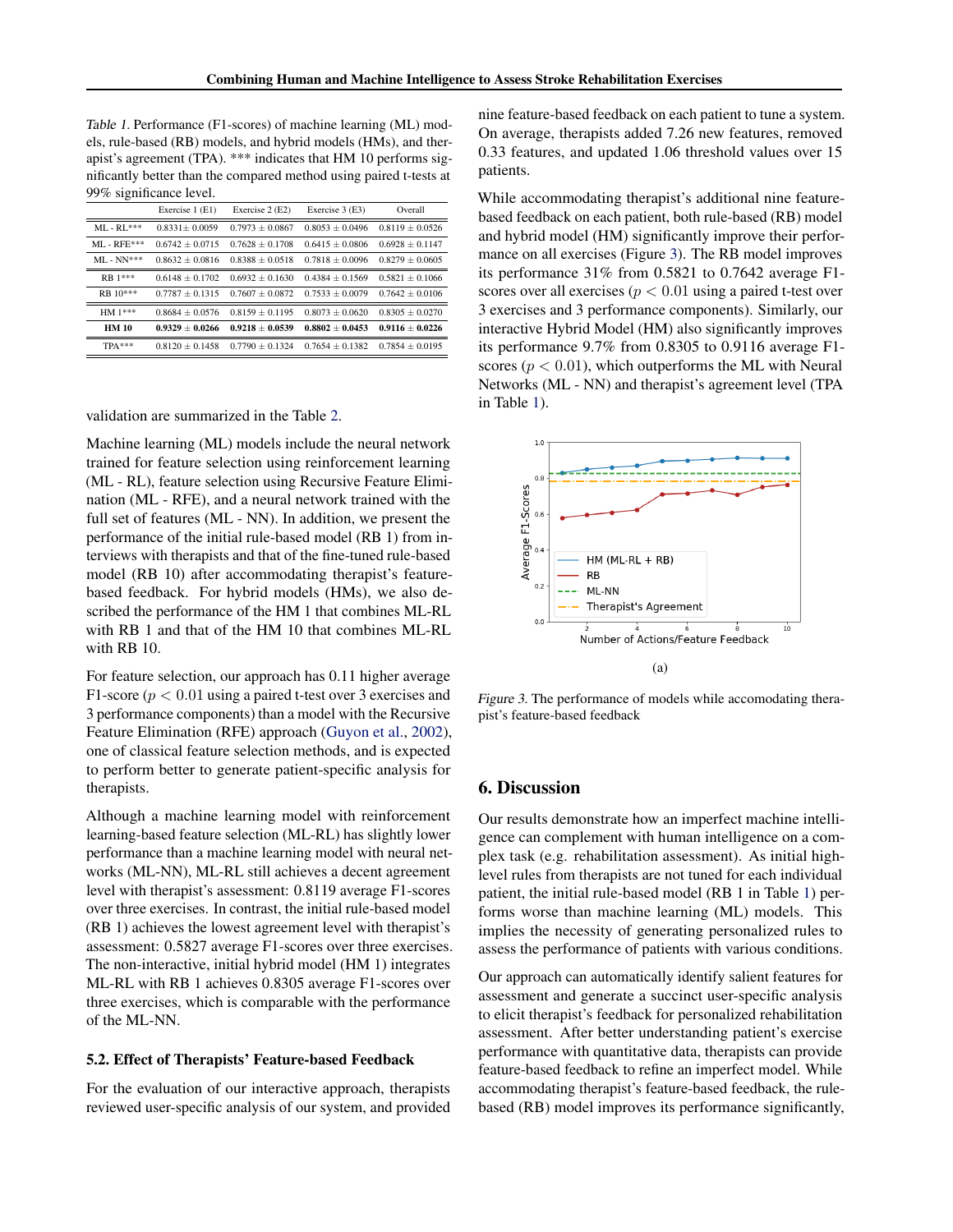<span id="page-7-0"></span>which is better than a machine learning model with recursive feature elimination (ML-RFE) and close to the therapist's agreement level (i.e. TPA in Table [1\)](#page-6-0). This tuned RB model provides another valuable perspective on assessment, which also leads to the improvement on the performance of the Hybrid Model (HM). Specifically, our interactive HM (i.e. HM 10 in Table [1\)](#page-6-0) achieves significantly higher performance than therapist's agreement level (i.e. TPA in Table [1\)](#page-6-0). This implies the feasibility of consistently replicating therapist's assessment to improve the current practices of monitoring patient's exercises.

Overall, the results of our interactive hybrid approach demonstrate how machine intelligence and rule-based models from human intelligence can complement each other for a more accurate, personalized rehabilitation assessment model. However, although feature selection supports to generate a patient-specific analysis, as a supplementary explanation on a machine learning model, the full interpretation of a model still remains challenge to elicit expert's feedback. In addition, this work explores only feature-based feedback during few interactions with therapists. Further study is required to investigate whether this approach can also be personalized over a longer time period while patient's functional ability changes, and can be applied to another exercises and tasks.

## 7. Conclusion

In this paper, we present an interactive hybrid approach that can automatically generate a user-specific analysis to support therapist's understanding on patient's performance and accommodate therapist's feedback for more accurate, personalized rehabilitation assessment. Our experimental results show that after reviewing a patient-specific analysis, therapists can provide feedback to tune an imperfect model to a personalized model with improved performance. Our work highlights the importance of an interactive approach that can complement an imperfect machine learning model with expert's knowledge.

# A. Appendix

Table 2. Parameters of Neural Networks

| Hidden Layers and Units / Learning Rate |                    |                  |                  |  |
|-----------------------------------------|--------------------|------------------|------------------|--|
|                                         | <b>ROM</b>         | Smooth           | Comp             |  |
| E1                                      | (32, 32, 32) / 0.1 | (16) / 0.0001    | (256, 256) / 0.1 |  |
| E2                                      | (256) / 0.1        | (512, 512) / 0.1 | (128)/0.1        |  |
| E3                                      | (256) / 0.1        | (64, 64) / 0.001 | (128, 128) / 0.1 |  |

## Acknowledgements

This work is partially supported by the FCT (SFRH/BD/113694/2015, LARSyS - Plurianual funding

2020-2023, and CMU-PT IntelligentCare project) and the National Science Foundation (NSF) under grant number CNS-1518865.

## References

- Amershi, S., Weld, D., Vorvoreanu, M., Fourney, A., Nushi, B., Collisson, P., Suh, J., Iqbal, S., Bennett, P. N., Inkpen, K., et al. Guidelines for human-ai interaction. In *Proceedings of the 2019 CHI Conference on Human Factors in Computing Systems*, pp. 3. ACM, 2019.
- Amodei, D., Ananthanarayanan, S., Anubhai, R., Bai, J., Battenberg, E., Case, C., Casper, J., Catanzaro, B., Cheng, Q., Chen, G., et al. Deep speech 2: End-to-end speech recognition in english and mandarin. In *International conference on machine learning*, pp. 173–182, 2016.
- Baltrušaitis, T., Ahuja, C., and Morency, L.-P. Multimodal machine learning: A survey and taxonomy. *IEEE Transactions on Pattern Analysis and Machine Intelligence*, 41 (2):423–443, 2019.
- Das, S., Trutoiu, L., Murai, A., Alcindor, D., Oh, M., De la Torre, F., and Hodgins, J. Quantitative measurement of motor symptoms in parkinson's disease: A study with fullbody motion capture data. In *2011 Annual International Conference of the IEEE Engineering in Medicine and Biology Society*, pp. 6789–6792. IEEE, 2011.
- Dulac-Arnold, G., Denoyer, L., Preux, P., and Gallinari, P. Datum-wise classification: a sequential approach to sparsity. In *Joint European Conference on Machine Learning and Knowledge Discovery in Databases*, pp. 375–390. Springer, 2011.
- Fails, J. A. and Olsen Jr, D. R. Interactive machine learning. In *Proceedings of the 8th international conference on Intelligent user interfaces*, pp. 39–45. ACM, 2003.
- Feigin, V. L., Norrving, B., and Mensah, G. A. Global burden of stroke. *Circulation research*, 120(3):439–448, 2017.
- Guyon, I., Weston, J., Barnhill, S., and Vapnik, V. Gene selection for cancer classification using support vector machines. *Machine learning*, 46(1-3):389–422, 2002.
- Holzinger, A. Interactive machine learning for health informatics: when do we need the human-in-the-loop? *Brain Informatics*, 3(2):119–131, 2016.
- Janisch, J., Pevnỳ, T., and Lisỳ, V. Classification with costly features using deep reinforcement learning. In *Proceedings of the AAAI Conference on Artificial Intelligence*, volume 33, pp. 3959–3966, 2019.